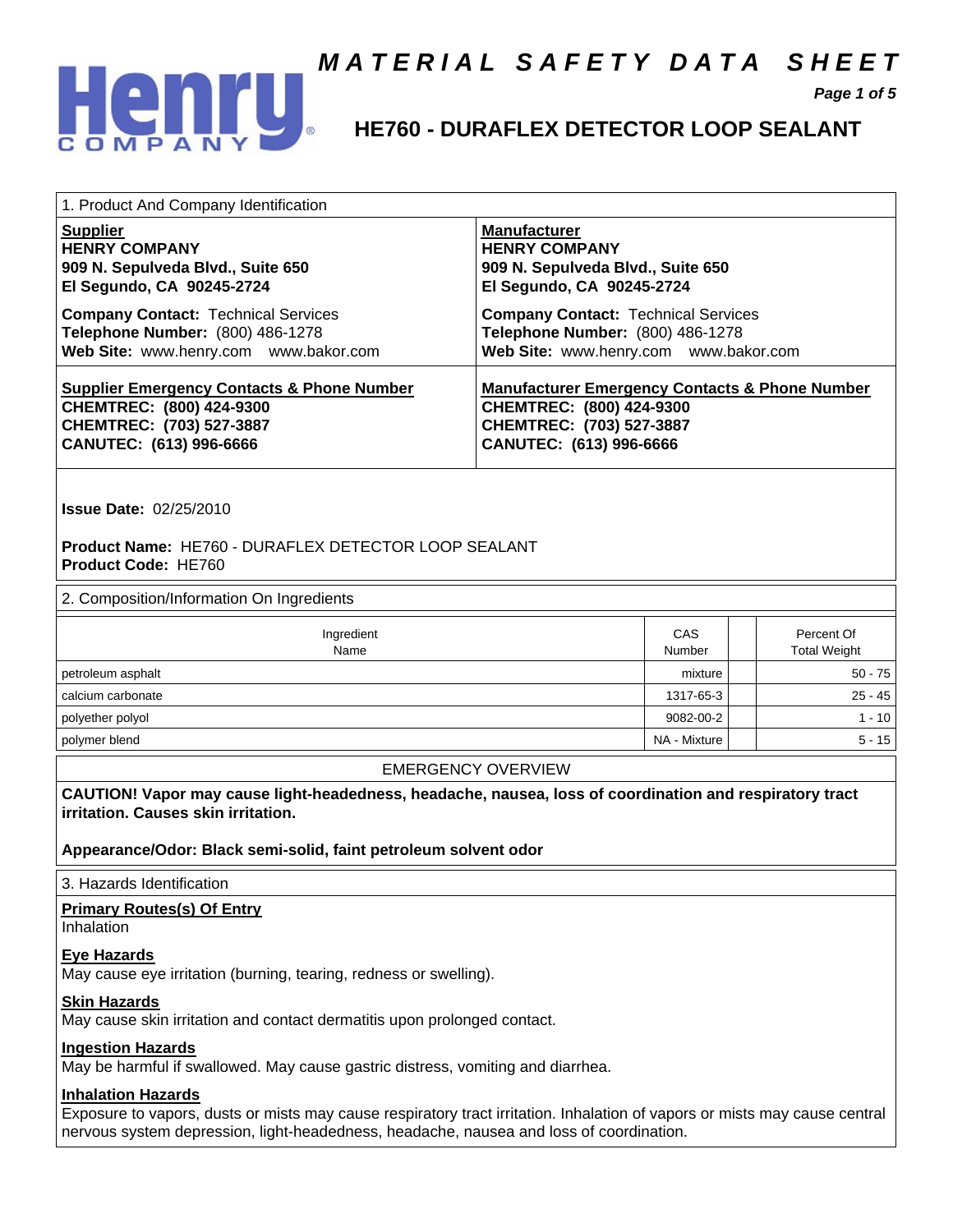

## **M A T E R I A L S A F E T Y D A T A S H E E T**

 **Page 2 of 5** 

## **HE760 - DURAFLEX DETECTOR LOOP SEALANT**

3. Hazards Identification - Continued

### **Chronic/Carcinogenicity Effects**

 None of the ingredients of this product comprising over 0.1% are classified as carcinogenic according to OSHA, National Toxicology Program (NTP), International Agency for Research on Cancer (IARC) or the American Conference of Governmental Industrial Hygienists (ACGIH).

#### 4. First Aid Measures

#### **Eye**

 In case of contact, hold eyelids apart and immediately flush eyes with plenty of water for at least 15 minutes. Get medical attention immediately if irritation develops and persists.

### **Skin**

Remove contaminated clothing and shoes. Wash affected areas with soap and water.

#### **Ingestion**

 Get medical attention immediately. DO NOT INDUCE VOMITING. Never give anything by mouth to an unconscious victim. Call a physician or poison control center immediately.

#### **Inhalation**

 Remove the person from the contaminated area to fresh air. If breathing is difficult, give oxygen. Get medical attention immediately.

#### 5. Fire Fighting Measures

 **Flash Point:** 550F °F

**Flash Point Method: closed cup Lower Explosive Limit:** 1.0  **Upper Explosive Limit:** 6.0

#### **Fire And Explosion Hazards**

Thermal decomposition (burning) may release irritating, corrosive and/or toxic gases, vapors and fumes.

#### **Extinguishing Media**

Chemical foam, carbon dioxide (CO2), water fog or dry chemical.

#### **Fire Fighting Instructions**

Firefighters should wear self-contained breathing apparatus and full protective gear.

#### 6. Accidental Release Measures

 Contain and/or absorb spill with inert material (e.g. sand, vermiculite). Collect and dispose in accordance with applicable regulations.

#### 7. Handling And Storage

#### **Handling And Storage Precautions**

 Keep containers tightly closed. Store in a cool, dry, well-ventilated area. Do not handle or store near strong oxidants or strong acids. Use only with adequate ventilation.

#### 8. Exposure Controls/Personal Protection

#### **Engineering Controls**

 Use with adequate general and local exhaust ventilation. When used outdoors, stay well away from building air intakes or close and seal the intakes to prevent product from entering building.

#### **Eye/Face Protection**

Safety glasses with side shields or goggles recommended.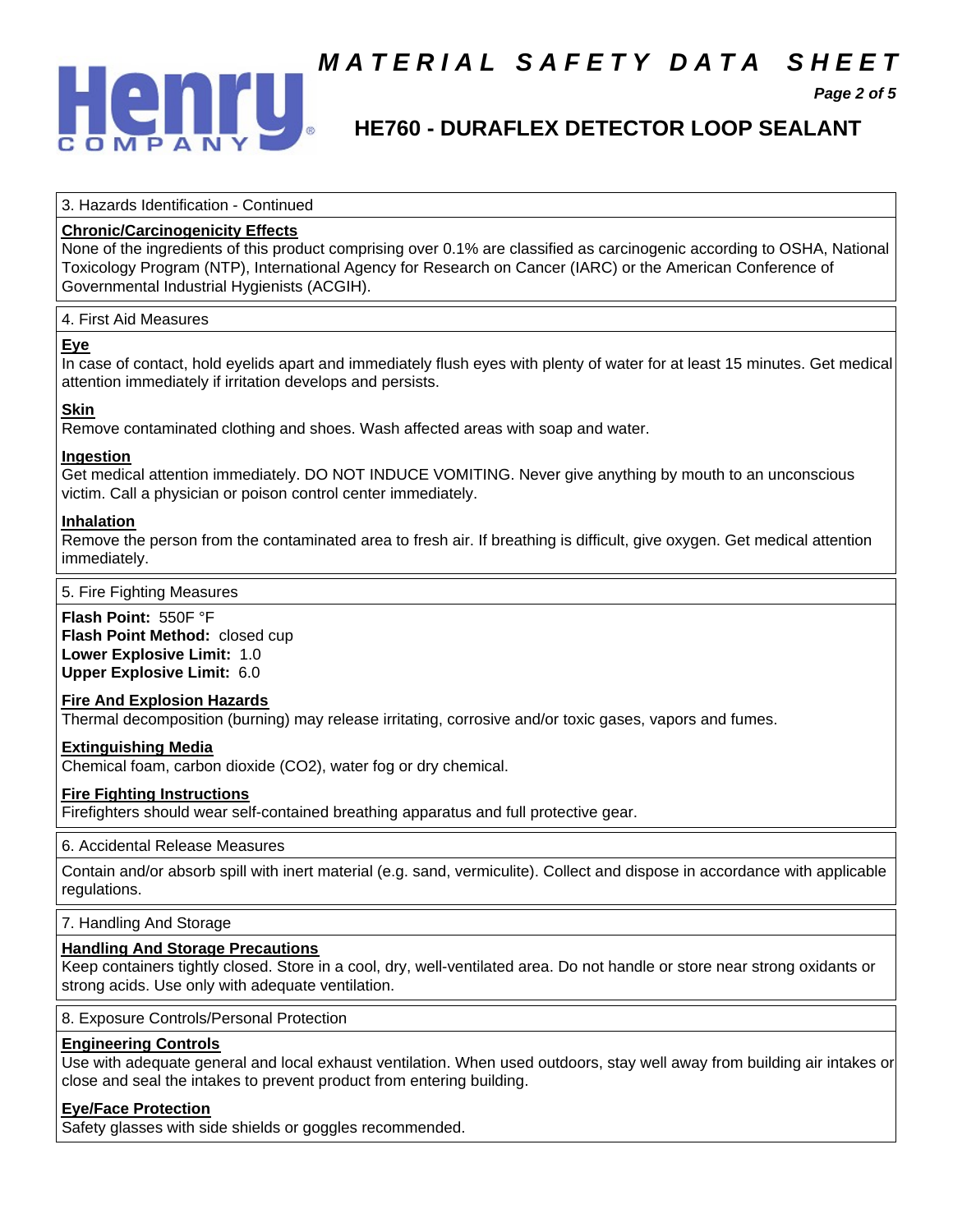

## **M A T E R I A L S A F E T Y D A T A S H E E T**

 **Page 3 of 5** 

## **HE760 - DURAFLEX DETECTOR LOOP SEALANT**

#### 8. Exposure Controls/Personal Protection - Continued

### **Skin Protection**

Use with chemical-protective gloves to prevent skin contact.

#### **Respiratory Protection**

 This product is an encapsulated mixture which reduces the likelihood of exposure to hazardous particulates. Airborne exposures to hazardous dusts or mists may be generated by spraying, sanding or grinding.

 The level of respiratory protection needed should be based on the evaluation of chemical exposures by a health or safety professional. If required, use a NIOSH-approved air purifying respirator with organic vapor cartridge and particulate filter or supplied air respirator.

Occupational Exposure Limits for individual ingredients (if available) are listed below.

#### **Ingredient(s) - Exposure Limits**

 petroleum asphalt ACGIH TLV-TWA 0.5 mg/m3 (inhalable fraction, as benzene-soluble aerosol) calcium carbonate OSHA PEL-TWA 15 mg/m3 (total dust) OSHA PEL-TWA 5 mg/m3 (respirable dust)

9. Physical And Chemical Properties

 **Appearance** 

Black semi-solid

#### **Odor**

Faint petroleum solvent odor

 **Chemical Type:** Mixture  **Physical State:** Solid  **Melting Point:** 220 °F  **Specific Gravity:** 1.12  **Vapor Pressure:** not available  **Vapor Density:** >1  **pH Factor:** not available  **Solubility:** insoluble in water  **Evaporation Rate:** <1

10. Stability And Reactivity

#### **Stability:** Stable  **Hazardous Polymerization:** Will not occur

 **Incompatible Materials** 

Avoid contact with strong oxidizing agents and acids.

#### **Hazardous Decomposition Products**

Toxic and irritating gases, vapors or fumes, carbon monoxide (CO), carbon dioxide (CO2).

11. Toxicological Information

#### **Miscellaneous Toxicological Information**

 Toxicological testing has not been conducted for this product overall. Available toxicological data for individual ingredients are summarized below.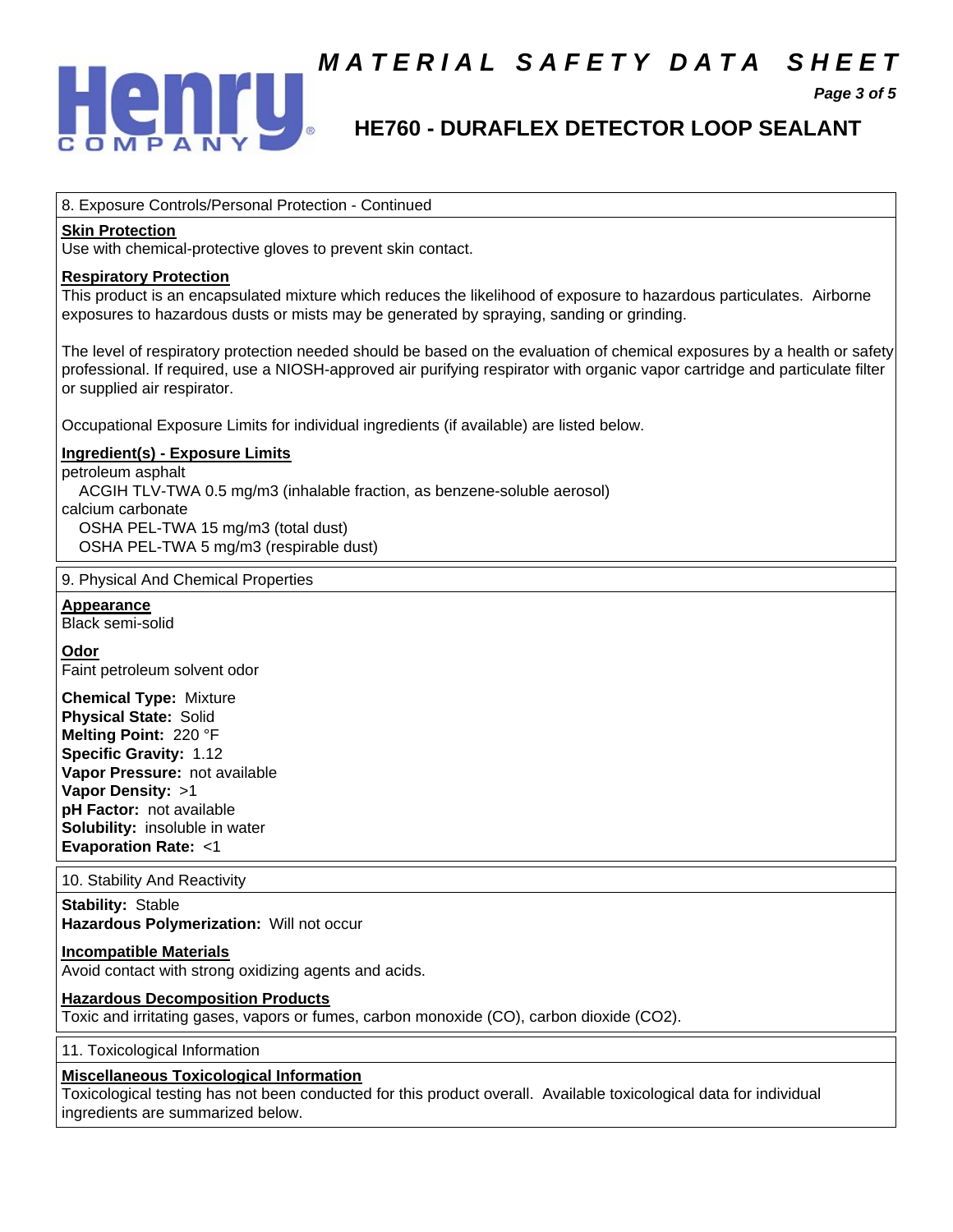

# **MATERIAL SAFETY DATA SHEET**<br>Page 4 of 5<br>HE760 - DURAFI EX DETECTOR LOOP SEALANT

 **Page 4 of 5** 

## **HE760 - DURAFLEX DETECTOR LOOP SEALANT**

| 11. Toxicological Information - Continued |  |
|-------------------------------------------|--|
|-------------------------------------------|--|

#### **Ingredient(s) - Toxicological Data**

calcium carbonate

oral-rat LD50: 6450 mg/kg

#### 12. Ecological Information

No specific information available.

#### 13. Disposal Considerations

Dispose in accordance with applicable federal, state and local government regulations.

14. Transport Information

Ground Not Restricted

IMDG Not Restricted

#### IATA Not Restricted

15. Regulatory Information

#### **U.S. Regulatory Information**

 Asphalt may contain detectable amounts of chemicals known to the State of California to cause cancer or reproductive harm.

#### **Ingredient(s) - State Regulations**

 petroleum asphalt New Jersey - Workplace Hazard Pennsylvania - Workplace Hazard Massachusetts - Hazardous Substance New York City - Hazardous Substance calcium carbonate Pennsylvania - Workplace Hazard

#### **Canadian Regulatory Information**

 This product has been classified in accordance with the hazard criteria of the CPR and the MSDS contains all the information required by the CPR. WHMIS Classification: D2B - Toxic

#### **WHMIS - Canada (Pictograms)**